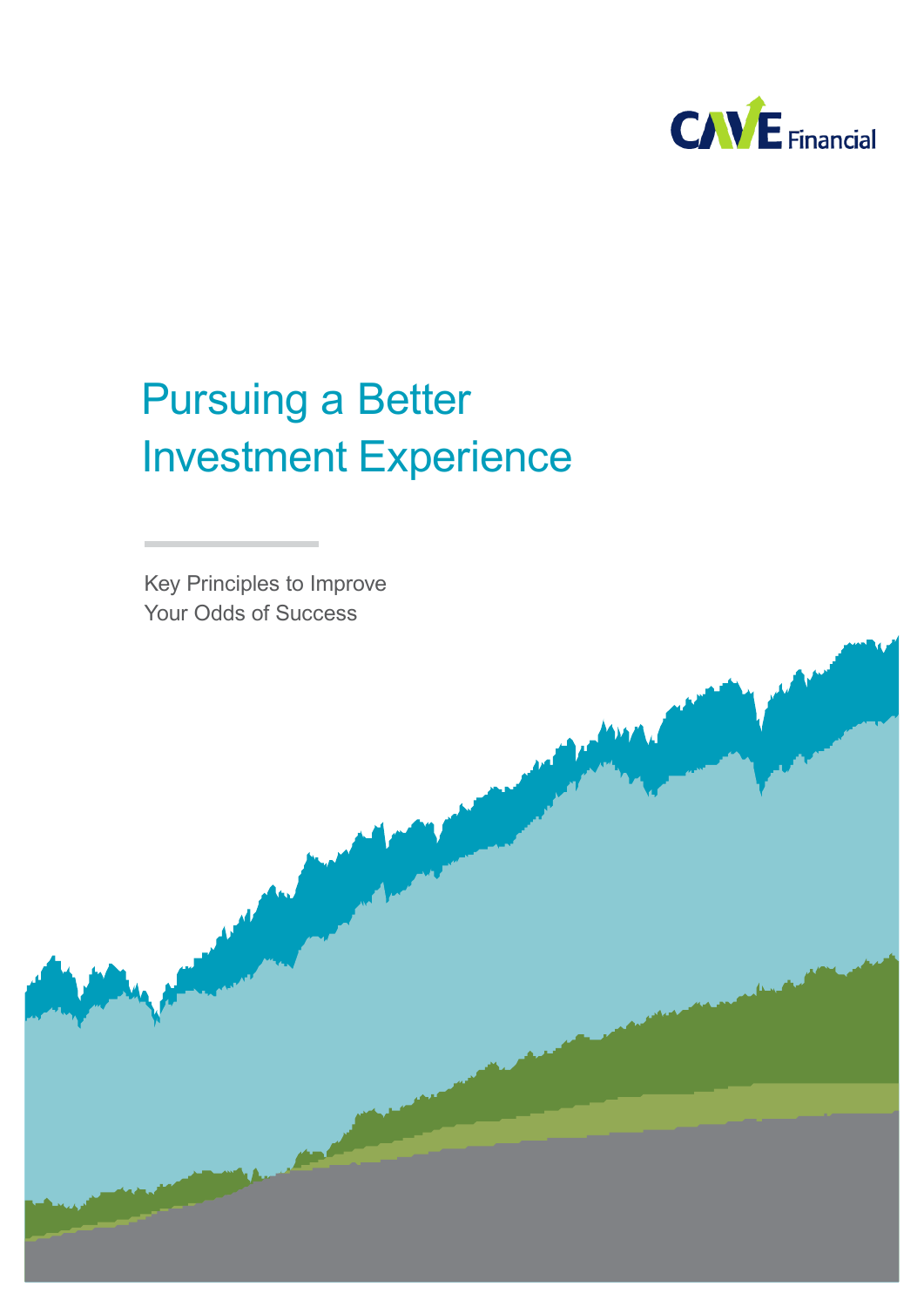**1 Embrace** The market is an effective information-processing machine. Each day, the world equity markets process billions of dollars in trades between buyers world equity markets process billions of dollars in trades between buyers **Embrace**<br> **Market Pricing**<br>
The market is an effective information-processing machine. Each day, the world equity markets process billions of dollars in trades between buyer<br>
and sellers—and the real-time information they



### **Outguess the Market Marketto**

**2**

**22 Don't Try to Outguess the The market's pricing managers who try to market timing. As expected to the matter of**  $\frac{1}{2}$  **as expected to the set of**  $\frac{1}{2}$  **as expected to the set of**  $\frac{1}{2}$  **as expected to the set of** The market's pricing power works against mutual fund market's pricing power works against mutual fund managers who try to outperform through stock picking or The market's pricing power works against mutual fund<br>managers who try to outperform through stock picking or<br>market timing. As evidence, only 19% of US equity mutual funds and 11% of fixed interest mutual funds have survived and outperformed their benchmarks over the past 20 years.

# and outperformed their benchmarks over the past 20 years.<br>US-Based Mutual Fund Performance, 2001–2020



# **Past Performance**

**19 Past Performan**<br> **3 Some investors select m**<br> **3 net investors select m**<br> **3 net investors**<br> **3 net investors**<br> **5 net investors**<br> **5 net investors**<br> **5 net investors**<br> **5 example** Some investors select mutual funds based on their past returns.Yet, past performance offers little insight into a fund's future returns. For example, most funds in the top quartile of previous five-year returns did not maintain a top-quartile of previous five-year returns did not maintain a top-quartile ranking in the following five years. **3 Past Performance**<br> **3 Chasing**<br> **3 Chass Select mutual funds based on their past<br>
returns. Yet, past performance offers little insight into a furtil<br>
tuture returns. For example, most funds in the top quartile<br>
of** Some investors select mutual funds based on their past<br>returns.Yet, past performance offers little insight into a fund'

Percentage of Top-Ranked Funds That Stayed on Top



Funds Remaining in Top Quartile of Returns in 5 Years<br>Funds Remaining in Top Quartile of Returns in<br>the Following 5-Year Period (2010–2020 average)



### **5 Consider the Drivers of Ret Dimensions of Experience Drivers of Returns 5 Consider the Drivers of Ref Dimensions of Experiments Consider the 5the School School School School School School School School School School School School School School School School School School School School School School School School School School School School School School School**

**Work for You Work for** 

**Let Markets**

offset inflation. offset inflation.

There is a wealth of academic research into what drives returns. Expected returns depend on current market prices and expected future cash flows. Investors can use this information to pursue higher expected returns in their portfolios.

Dimensions of Expected Returns<br>————————————————————<br>Equities

#### **Equities** (Market Capitalization)

- **Company Size** (Market Capitalisation) <u>Fixed Interest</u><br>
■ Fixed Interest<br>
■ Fixed Interest<br>
■ Fixed Interest Rates)<br>
■ Fixed Interest Rates)<br>
■ Fixed Interest Rates<br>
■ Fixed Interest Rates<br>
■ Fixed Interest Rates<br>
■ Fixed Interest Rates<br>
■ Fixed Interest Rate
- Relative Price (Price/Book Equity)
- **Profitability** (Operating Profits/Book Equity)

#### **Fixed Interest Terms** (Sensitivity to Terms

- Term (Sensitivity to Interest Rates)
- Credit (Credit Quality of Issuer)
- **Currency** (Currency of Issuance)

Past performance is no guarantee of future results. Indices are not available for direct investment. Index performance does not reflect the expenses associated with the management of an actual portfolio.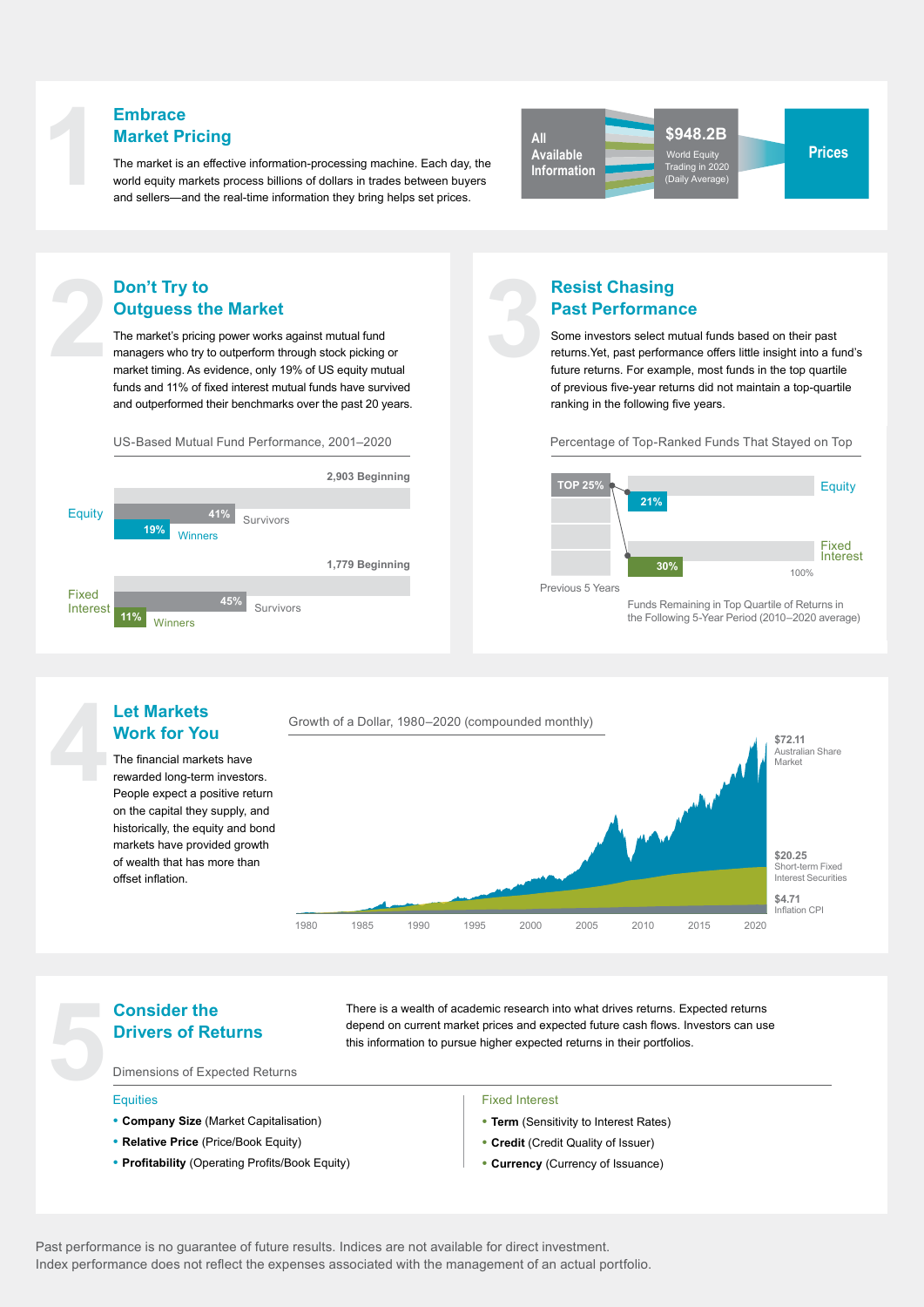# **Diversification**

**Fractice Smart**<br> **6 Exercision**<br> **6 Exercision**<br> **6 Exercision**<br> **6 Exercision**<br> **6 Exercision**<br> **6 Exercision**<br> **6 Exercision**<br> **Exercise**<br> **Exercise**<br> **Exercise of Practice Smarter Index Portfolio<br>
<b>Exerci** Holding securities across many market segments can help manage overall risk. But diversifying within your home market may not be enough. Global diversification can broaden your investment universe.





**MSCI ACWI Investable Market Index (IMI)** 

50 countries, 8,980 stocks

## **Market Timing**

**12 Avoid**<br> **Marke**<br> **7** You never<br>
will outper<br>
holding a You never know which market segments will outperform from year to year. By holding a globally diversified portfolio, investors are well positioned to seek returns wherever they occur.

#### Annual Returns by Market Index

Cash

Property



### **Your Emotions**

**8 Manage <br>
Your Em**<br>
Many people<br>
from investing<br>
to current ma Many people struggle to separate their emotions from investing. Markets go up and down. Reacting to current market conditions may lead to making poor investment decisions.

#### Avoid Reactive Investing



# **the Headlines**

**19 <b>Look Beyond**<br> **19 <b>CO**<br> **19 PERTURN**<br> **19 PERTURN**<br> **19 PERTURN**<br> **19 PERTURN**<br> **19 PERTURN**<br> **19 PERTURN**<br> **19 PERTURN**<br> **19 PERTURN**<br> **19 PERTURN**<br> **19 PERTURN**<br> **19 PERTURN**<br> **19 PERTURN**<br> **19 PERTURN**<br> **19 PERTURN** Daily market news and commentary can challenge your investment discipline. Some messages stir anxiety about the future, while others tempt you to chase the latest investment fad. When headlines unsettle you, consider the source and maintain a long-term perspective.

#### RETIRE RICH

SELL STOCKS NOW

THE LOOMING RECESSION

#### THE TOP 10 FUNDS TO OWN

#### MARKET HITS RECORD HIGH

HOUSING MARKET BOOM

# **You Can Control**

**10Focus on What**<br> **10Focus on What**<br> **10Focus on Control**<br> **10Focus on Control**<br> **10Focus on offer expertise and guidance**<br> **10Focus on actions that add value. This can**<br> **10Focus on actions that add value. This can**<br> **10** A financial advisor can offer expertise and guidance to help you focus on actions that add value. This can lead to a better investment experience.

- 
- O Structure a portfolio along the dimensions of expected returns.
- Diversify globally.
- Manage expenses, turnover and taxes.
- $\Omega$ Stay disciplined through market dips and swings.

Diversification neither assures a profit nor guarantees against loss in a declining market. There is no guarantee investment strategies will be successful. This information is for illustrative purposes only. See back page for additional exhibit information and important disclosures.